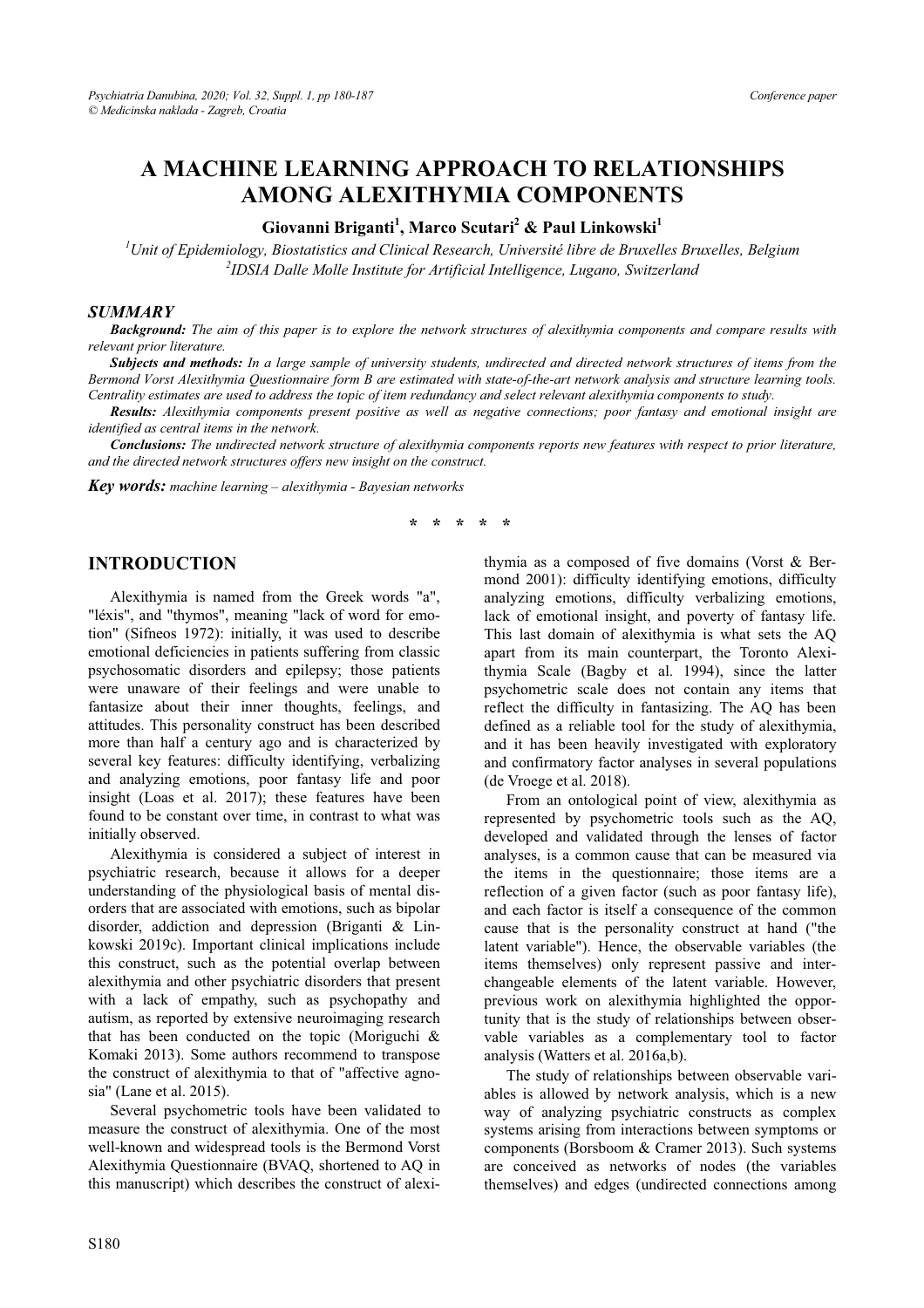variables): often, the unobserved connection among items are computed as partial correlations, either regularized (Epskamp & Fried 2018) or non-regularized (Williams & Mulder 2019); the latter has been shown to be a good fit for psychological data, since it is low dimensional (the number of subjects exceeds by far the number of variables) (Williams et al. 2019).

Network analysis is becoming more and more established in the field of psychometrics and has been used to explore several mental disorders, such as posttraumatic stress disorder (Fried et al. 2018, Phillips et al. 2018), depression (Mullarkey et al. 2018), autism (Ruzzano et al. 2015) and also psychological constructs, such as empathy (Briganti et al. 2018), self-worth (Briganti et al. 2019), resilience (Briganti & Linkowski 2019b, Fritz et al. 2018), and narcissism (Briganti & Linkowski 2019a).

Alexithymia has been analyzed three times with network analysis, two with the Toronto Alexithymia Questionnaire variants (Briganti & Linkowski 2019c, Watters et al. 2016b) and the AQ (Watters et al. 2016a): all these studied in depth the connections between the items from alexithymia scales as well as the regrouping of variables in domains.

The modeling of network structures of constructs such as alexithymia is particularly interesting to integrate in clinical practice, since relevant components may serve as targets for clinical intervention (Fried et al. 2018); in the case of alexithymia, finding and acting upon relevant components may attenuate the neurocognitive alterations that have been described in the literature.

However, the identification of the central components of a construct is complicated because of the redundancy of items in questionnaires (Briganti & Linkowski 2019d): the more redundancy exists in a questionnaire, the more the redundant items will be heavily connected, which in turn will boost their relative importance: this can be called "centrality corruption" (Briganti & Linkowski 2019c). Several strategies have been proposed to overcome redundancy, such as exploring networks of domains instead of networks of items (Briganti et al. 2019) and topological overlap. The latter has been proposed as a way of dropping (or regrouping) the items that repeat the same aspect of a construct as other items in a scale (Fried & Cramer 2017), but it has not been used experimentally to regroup items from a psychometric tool.

Moreover, because of the clinical relevance of alexithymia, it would be useful to uncover causal relationships (directed connections among items) between meaningful items in order to gain further information on the nature of connections among them. Such causal relationships can be identified with specific tools in network science, such as Directed Acyclic Graphs (DAGs). DAGs are the foundation of probabilistic models such as Bayesian networks and other machine learning approaches that are capable of learning the underlying causal graphs from data (Moffa et al. 2017),

compute and represent such relationships. DAGs are well established at the crossroads of machine learning and network science literature (Scutari & Denis 2015) and have been previously used in empirical research to explore depression (McNally et al. 2017) and psychosis (Moffa et al. 2017).

Inspired by recent works in the field of both structure learning and alexithymia, we aim to explore several network structures of the AQ. First, we will estimate a partial correlation network of items from the AQ and infer their relative importance with established measures in the field (Briganti et al. 2018). Second, we will tackle the problem of centrality corruption by reducing the network to a group of five items from the scale based on their belonging to a given domain and their relative importance in the network. Third, we will apply a structure learning algorithm to construct a DAG of the main alexithymia components and therefore explore causal pathways.

# **SUBJECTS AND METHODS**

### **Data set**

The data set is composed of 537 university students attending programs from academic institutions in the French-Speaking region of Belgium. Subjects were 17 to 25 years old  $(M=20 \text{ years}; SD=1.7 \text{ years})$ . 71% of students were women and 29% were men.

### **Measurement**

The AQ (Vorst & Bermond 2001) is composed of items assessing alexithymia in five domains: difficulty identifying emotions, difficulty analyzing emotions, difficulty verbalizing emotions, lack of emotional insight, and poverty of fantasy life. In this study, the form B of the questionnaire, which is composed of 20 items, was used. The data set for this study was anonymized before analysis, and the protocol for this study was approved by the ethical committee of the Erasme teaching hospital.

### **Network analysis**

#### *Software and packages*

We used the software R for statistical computing (version 3.6.1, open source, available at

https://www.r-project.org/). The package used to carry out the analysis include qgraph (Epskamp et al. 2012) for the undirected network estimation and visualization, bootnet (Epskamp & Fried 2018) for stability analyses and bnlearn (Scutari 2010) for DAG estimation.

### **Partial correlation network**

#### *Estimation of the partial correlation network*

We estimated a Gaussian Graphical Model (GGM), that is, a partial correlation network for the items in the AQ. The GGM is calculated as the inverse-covariance matrix: it is a network that includes a set of nodes that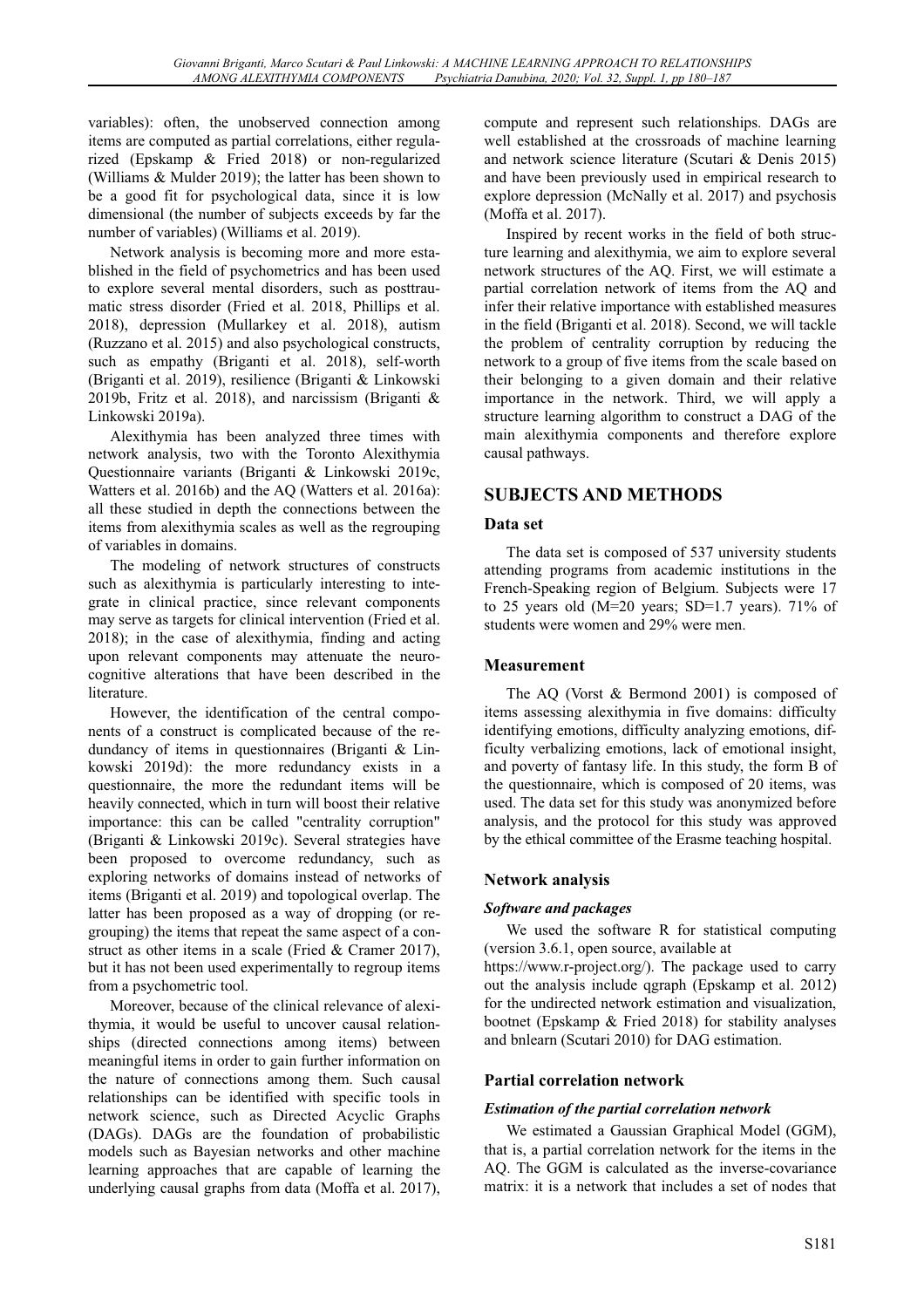correspond to the alexithymia items in the AQ and a set of edges that connect the nodes in the network. If two nodes are connected, that means they are conditionally dependent given all other nodes in the network (i.e their partial correlation is nonzero).

In the network of alexithymia components, if two nodes A and B are connected, it means for instance that if the observed group scored high on component A, then the observed group is also more likely to score high on component B, and vice versa, controlling for other nodes in the network (Briganti et al. 2018). Each edge in the network has a weight representing the strength of association between two alexithymia components; edges can be positive (and therefore represent a positive association) or negative (denoting a negative association). In the network the edge weight is represented as a combined thickness and saturation of the edge; positive edges are shown in blue, and negative edges in red. Nodes are placed in the network by the Fruchterman-Reingold algorithm, based on the sum of the connections a given node has with other nodes (Fruchterman & Reingold 1991).

### *Network inference*

To find comparatively important items in the partial correlation network, we used strength centrality, which represents the absolute sum of the edges that nodes in the network share with other nodes (Boccaletti et al. 2006).

Network accuracy and stability. Accuracy and stability analyses were carried out following state-of-theart methods (Epskamp & Fried 2018) that were applied in previous empirical papers (Briganti et al. 2018) and can be found in the supplementary materials.

Accuracy analyses were carried out to answer the question: "is edge X accurately estimated?"; 95% confidence intervals (CI) were estimated through bootstrapping (i.e., repeated re-sampling from the original dataset to re-estimate network parameters; 2000 bootstraps were used). Edge weight difference tests were carried out to answer the question: "is edge X significantly stronger than edge Y?".

Stability analyses were carried out to answer the question "is the centrality order stable?" with the same bootstrapping method. Centrality difference tests were carried out to answer the question "is the centrality of node A significantly stronger than the centrality of node B?".

# *Topological overlap*

To address the important topic of redundancy (i.e., items in the questionnaire measuring the same aspect of the construct of alexithymia), the approach proposed by Fried and Cramer (2017) of topological overlap was used. Because items from the same domain strongly resemble each other, the most central item from each domain (i.e items reporting the highest strength centrality score) was selected to represent the corresponding facet of the construct in a five-item network.

#### *Five-item network structure*

A five-item network structure was constructed with the same methods described in the section "Estimation of the partial correlation network", and it was studied with inference analysis (that is, strength centrality computation) as well as stability and accuracy analyses. Only the five-item network is the partial correlation network structure detailed in the Results section, with the full 20-item network reported in the supplementary materials.

### *Directed Acyclic Graphs*

In Bayesian networks an edge may represent a causal pathway between two nodes. The structure of a Bayesian network can be estimated using constraintbased algorithms, which analyze conditional independence relations among the nodes in the network. Constraint-based algorithms produce a network model that can be interpreted as a causal model even from observational data, under assumptions that in clinical terms exclude confounding and sampling bias. In this paper the PC-algorithm is used, which is a constraint-based algorithm (Spirtes et al. 1993).

To estimate a network model, the PC-algorithm first estimates an undirected network model in which all pairs of nodes are connected, then deletes edges between conditional independent pairs of variables, and directs edges starting with v-structures (two disconnected nodes causing a third node). The estimated network was investigated using stability analysis through bootstrapping.

Afterwards, a network is reported with a minimum connection strength (% of fitted networks in which a given connection appears) of 85 and a minimum connection direction (% of fitted networks in which a given connection has a given direction) of 50. This resulting network therefore reports connections that are presents in more than 85% of the fitted networks. Moreover, these connections present a direction (for instance, from node A to node B) which is found in more than half of the fitted networks resulting from the bootstrapping procedure. By default, with the software we used all edges are represented as red, and their strength are represented as a combination of thickness and color saturation in the edges.

# **RESULTS**

# **Partial correlation network**

### *Central items in the AQ*

The five items showing the highest strength centrality values in each of the five domains are reported in table 1.

"Difficulty identifying emotions" is represented by item 22, "I rarely let myself go to my imagination"; "difficulty analyzing emotions" is represented by item 30, "I think one should stay in touch with one's feelings" (reversed item);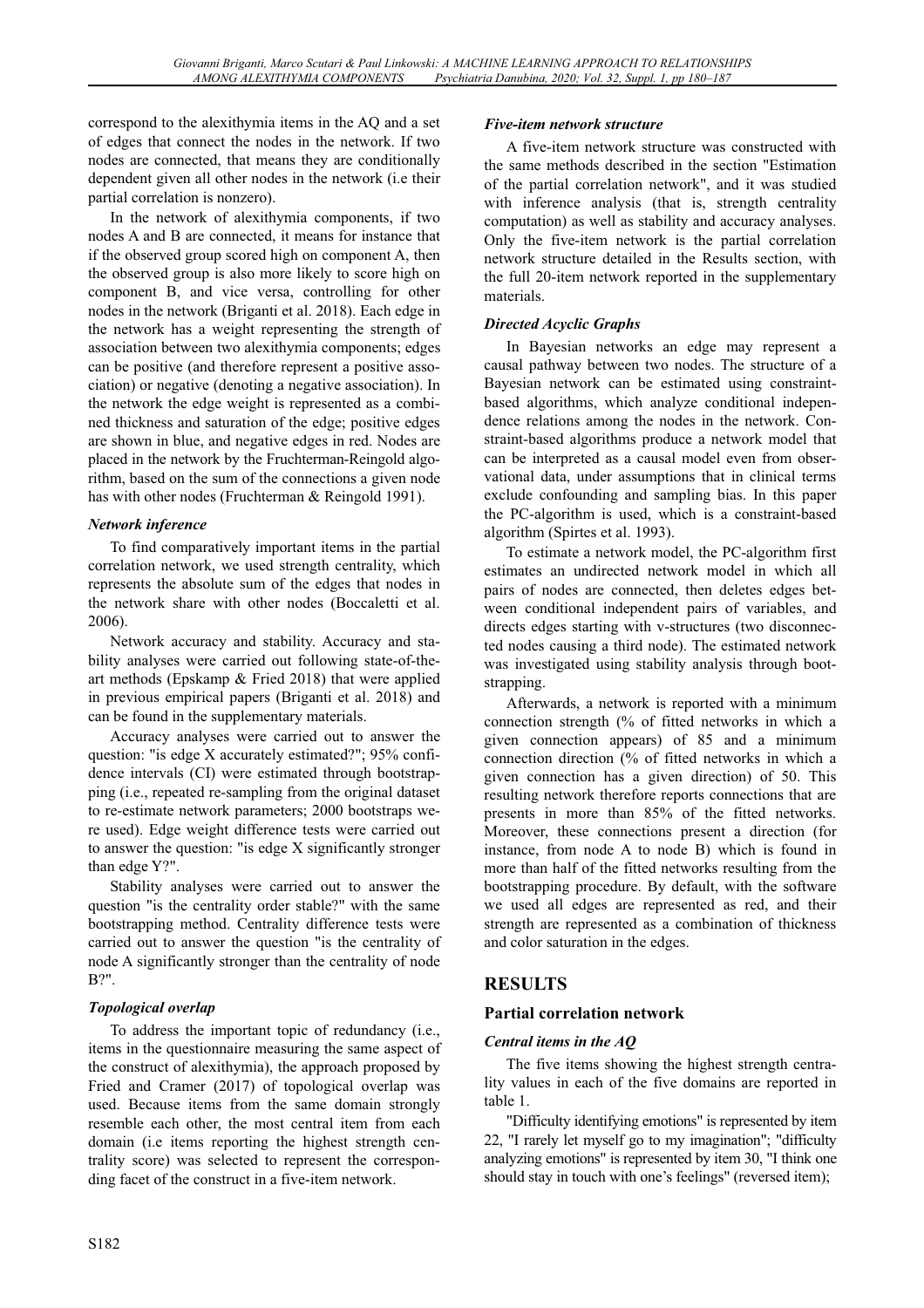|    | <b>Table 1.</b> Central flems from the Bermond vorst Alexithymia Questionnaire |                                      |
|----|--------------------------------------------------------------------------------|--------------------------------------|
| N  | Item                                                                           | Domain                               |
| 22 | I rarely let myself go to my imagination                                       | Difficulty Identifying Emotions      |
| 26 | When I am upset by something, I tell others about how I feel                   | Difficulty Verbalizing Emotions      |
| 29 | I often get upset by unexpected events                                         | Poor Emotional Insight               |
| 30 | I think one should stay in touch with one's feelings                           | <b>Difficulty Analyzing Emotions</b> |
| 33 | When I'm tired of myself, I can't know if I'm sad, afraid, or unhappy          | Poor Fantasy                         |

**Table 1.** Central items from the Bermond Vorst Alexithymia Questionnaire



**Figure 1.** Partial correlation network. Each item represents one of the five domains in the AQ. Blue connections represent positive edges, red connections represent negative edges

"difficulty verbalizing emotions" is represented by item 26, "When I am upset by something, I tell others about how I feel" (reversed item); "lack of emotional insight" is represented by item 29, "I often get upset by unexpected events" (reversed item), and "poverty of fantasy life" is represented by item 33, "When I'm tired of myself, I can't know if I'm sad, afraid, or unhappy". Three of the five items with the highest centrality in the AQ twentyitem network have reversed scores.

#### *Partial correlation network structure*

The five-item network is represented in figure 1. As opposite as most construct networks reported in the literature (Briganti et al. 2019, 2018, Briganti & Linkowski 2019a,b,c), the AQ network is not overall positively connected, as it includes several positive as well as negative edges. Some of the connections in the network are described in the following. The domains "difficulty identifying emotions" and "poor fantasy" show a positive connection, as well as the domains "difficulty verbalizing emotions" and "emotional insight", "poor emotional insight" and "difficulty analyzing emotions", and "difficulty verbalizing emotions" and "difficulty

analyzing emotions". The domains "poor emotional insight" and "poor fantasy", are negatively connected in the network. The full list of edge weights is reported in the supplementary materials.

#### *Network inference*

The centrality estimates for the five-item network are reported in figure 2. Item 33 from the domain "poor fantasy" and item 29 from the domain "poor emotional insight" report the highest strength centrality estimates. Centrality estimates for the twenty-item network are reported in the supplementary materials.

#### *Network accuracy and stability*

Accuracy and stability analyses are reported in the supplementary materials for both the five-item and twenty item networks. Edges are overall accurately estimated in both the five-item and twenty-item network. We can safely interpret stronger edges to be significantly stronger than weaker edges in the network. Centrality estimates of nodes 29 and 33 in the five-item network are not significantly different, which means we cannot say which of the two items is the most central.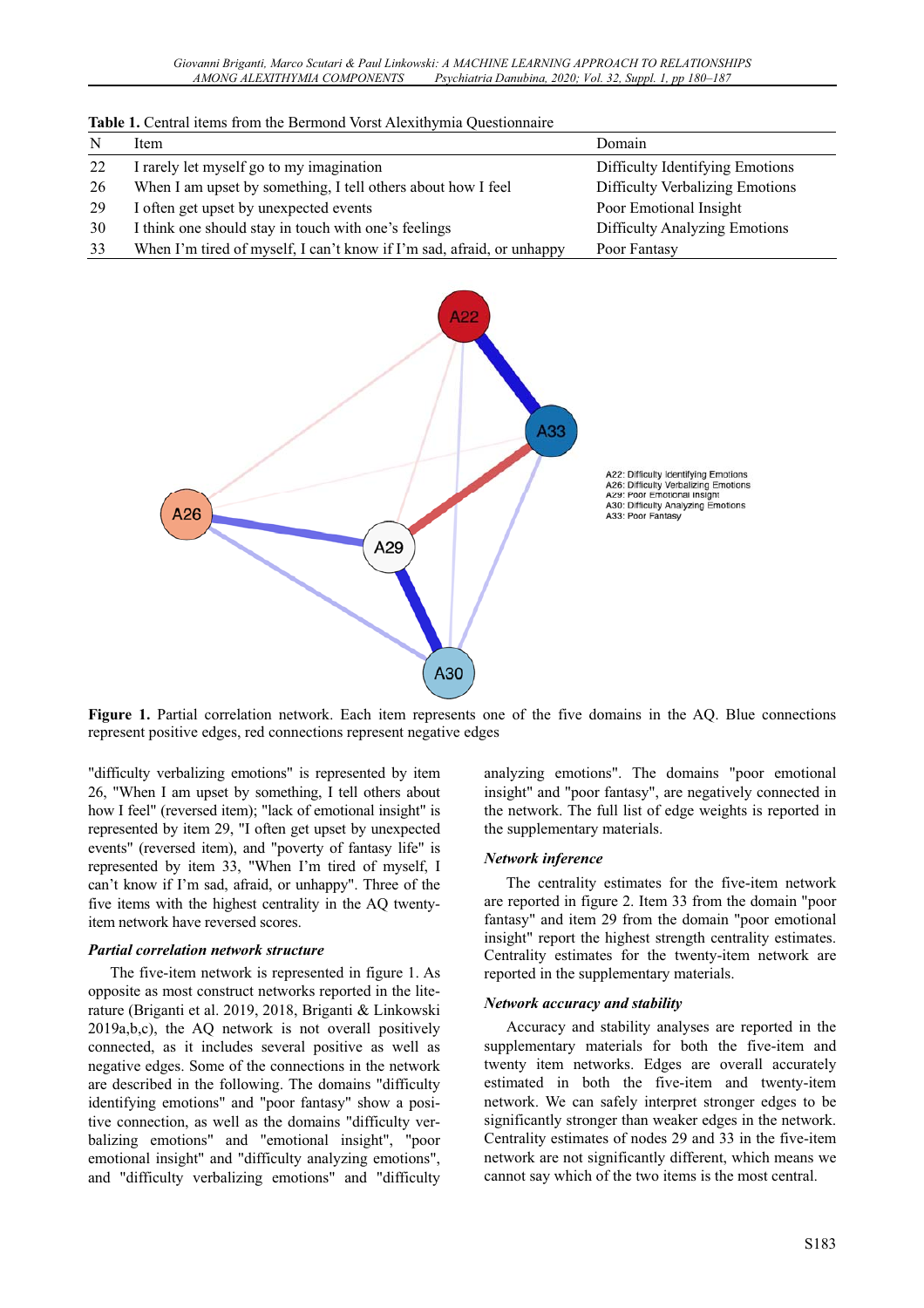

**Figure 2.** Strength centrality estimates for the five-item network. The x-axis reports the standardized z-scores and the yaxis reports the corresponding item



**Figure 3.** Directed Acyclic Graph of alexithymia components obtained with the constraint-based PC-algorithm. Relationships between nodes (arrows) can be understood as causal pathways under certain assumptions

#### **Directed Acyclic Graph**

The DAG of alexithymia components is reported in figure 3. Item 29 from the domain "poor emotional insight" has three incoming edges from "poor fantasy" (item 33), "difficulty verbalizing emotions" (item 26) and "difficulty analyzing emotions" (item 30). Item 22 from the domain "difficulty identifying emotions" has an outgoing edge to item 33 from the domain "poor fantasy".

### **DISCUSSION**

This is to our knowledge the first network analysis of alexithymia components that combines the classic partial correlation network approach with the Bayesian network approach. Several of the resulting analyses bring new and interesting information on the construct of alexithymia.

The partial correlation network for the twenty-item AQ reports a structure with an overall mixture of positive and negative connections among items. Because items from the same domain tend to measure the same aspect of the construct of alexithymia (that is, the domain they belong to), the solution of topological overlap is applied: the original twenty-item network is translated to a network of the five items in the AQ that have the highest centrality values in their respective domains and that are reported in table 1. In this work, the exploratory analyses on the twenty-item network (representing the full questionnaire) was important to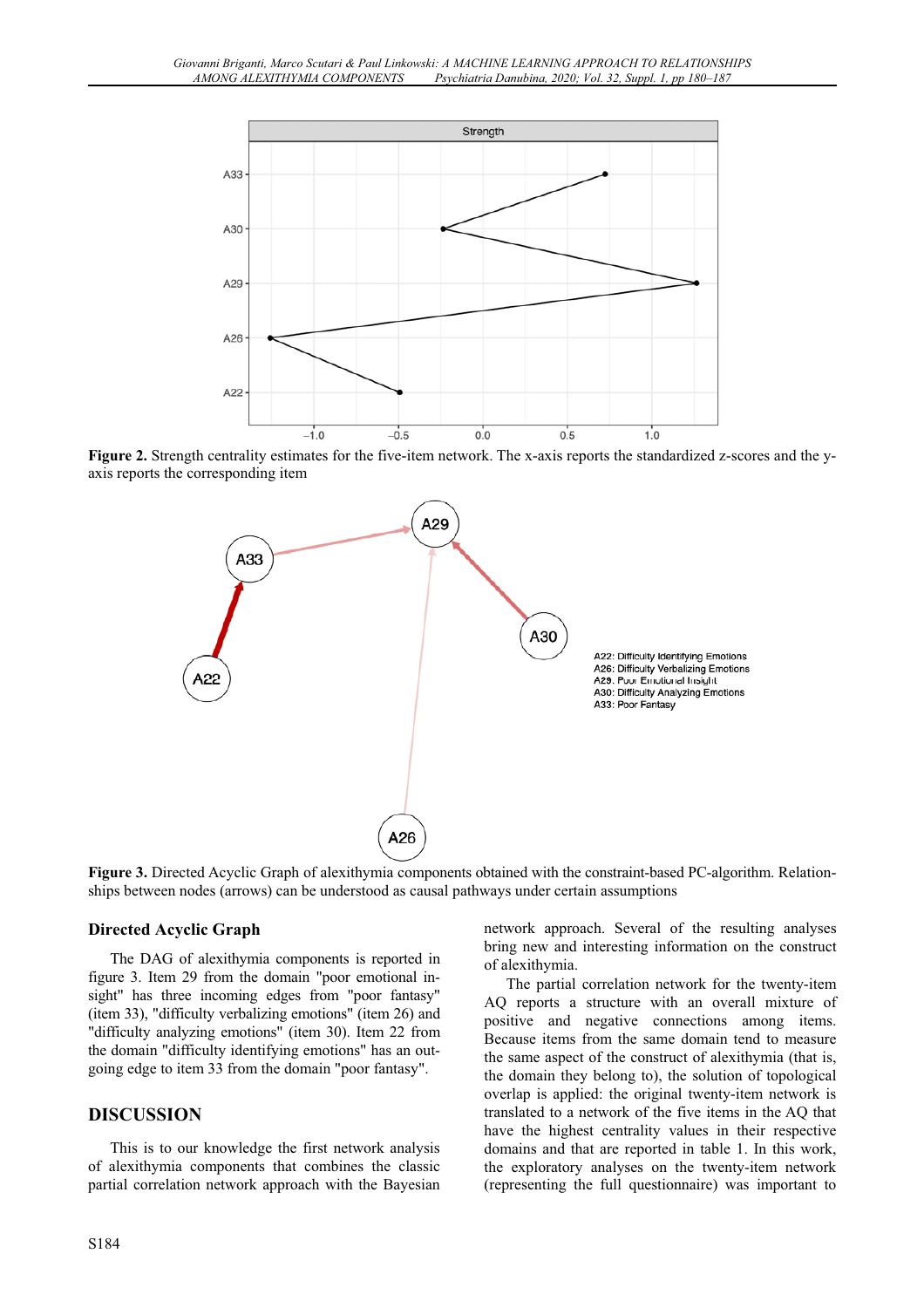highlight with network inference methods relevant alexithymia components so as to analyze a more simple and non-redundant network structure.

The five-item network reports, similarly to the twenty-item network, a set of positive and negative edges: alexithymia components therefore present a heterogeneous connectivity. Items from domains "poor emotional insight", "difficulty verbalizing emotions", "difficulty analyzing emotions" share a set of positive connections: this means that the average score of the observed group on one of these three questions can be predicted based on the score on the other two questions. The same phenomenon is observed with items representing the domains "difficulty identifying emotions" and "poor fantasy". However, "poor fantasy" and "poor emotional insight" are negatively connected, which from an undirected network perspective, can be interpreted as follows: given all other alexithymia components in the network, if the average score on one component is high, we may expect that the average score of the observed group on the other component is low, and vice versa. Our findings differ slightly in that respect from the recent work of Watters et al. (2016a), in which the two domains sharing a negative connection are "difficulty identifying emotions" and "poor fantasy".

The inference analyses show that items 29 and 33 share a negative connection in the five-item network and are also the two items with the highest centrality estimates. However, stability analyses show how the two centrality indices are not statistically different from each other, hence we cannot say whether item 29 (that reports the highest centrality estimate) is really the most central item.

In this work, the study of the undirected interplay among relevant alexithymia components was an important preliminary step before entering the realm of causal inference through the lenses of Bayesian networks. The DAG structure derives from the constraint-based PC-algorithm. Directed connections between alexithymia components can be interpreted as causal pathways under assumptions that in clinical terms exclude confounding and sampling bias. The DAG reports that "poor emotional insight", the lack of ability to fantasize, is essentially a consequence of a poor ability to fantasize, a difficulty in verbalizing emotions and a difficulty in analyzing emotions.

The information from the undirected five-item network inference analyses and the Bayesian network analyses can be combined to obtain some interesting insights. First, in the partial correlation network, "poor emotional insight" has a high estimated centrality, and the overall item connectivity to other items in the network can be interpreted as predictability. Second, the DAG shows that all edges that item 29 shares with other nodes point towards "poor emotional insight", which means that not only is "poor emotional insight" is a highly "predictable" domain of alexithymia, but that it is also a highly "controllable" domain of the construct. This notion can be interpreted as that the aspect of alexithymia that deals with the lack of insight regarding

emotional arousal can be controlled through other aspects of the construct.

The two network models proposed in this paper present similarities as well as differences: for instance, both the partial correlation network and the DAG share several edges between the same nodes; however, some nodes that are connect in the partial correlation network are not connected in the DAG. The reason is the different definitions of the two models: in a DAG two nodes are not automatically connected when they share a common child node (such as item 29), but they will be connected in the corresponding partial correlation network because of the indirect dependence conditional on that child node.

Our results must be interpreted in light of several limitations. First, our data set is composed of university students, which may limit the generalization of our findings to different samples. Second, DAG structures do not involve loops: if in a three-node network a component A causes component B and a component C, component C cannot cause component A (the structure is therefore acyclic). However, it is plausible to consider that in the case of alexithymia components, certain items may activate each other in a loop. Third, causation may be inferred from a connection between two nodes in a DAG assuming there are no confounding or sampling bias.

# **CONCLUSIONS**

This paper aimed to study the important construct of alexithymia through a network approach of both Bayesian and non-Bayesian methods. Poor fantasy and Poor emotional insight are identified as key feature of this construct that play an important role in the selfdetermination of the network structure: they should be considered as important aspects of the construct in clinical studies. Future works may endeavor to replicate our findings of network structures (both Bayesian and non-Bayesian) of alexithymia components in different samples, both non-clinical and clinical.

### *Acknowledgements: None.*

*Conflict of interest: None to declare.*

### *Contribution of individual authors:*

- Giovanni Briganti: came up with the idea of the manuscript, collected the data set, wrote the manuscript.
- Paul Linkowski: collected the data set, reviewed the manuscript.
- Marco Scutari: performed a review of the statistical methods used, reviewed the manuscript.
- All the authors contributed to the article, all participated to the literature search and writing. All are answerable for published reports of the research.
- This publication has been approved by all co-authors, as well as by responsible authorities where the work has been carried out.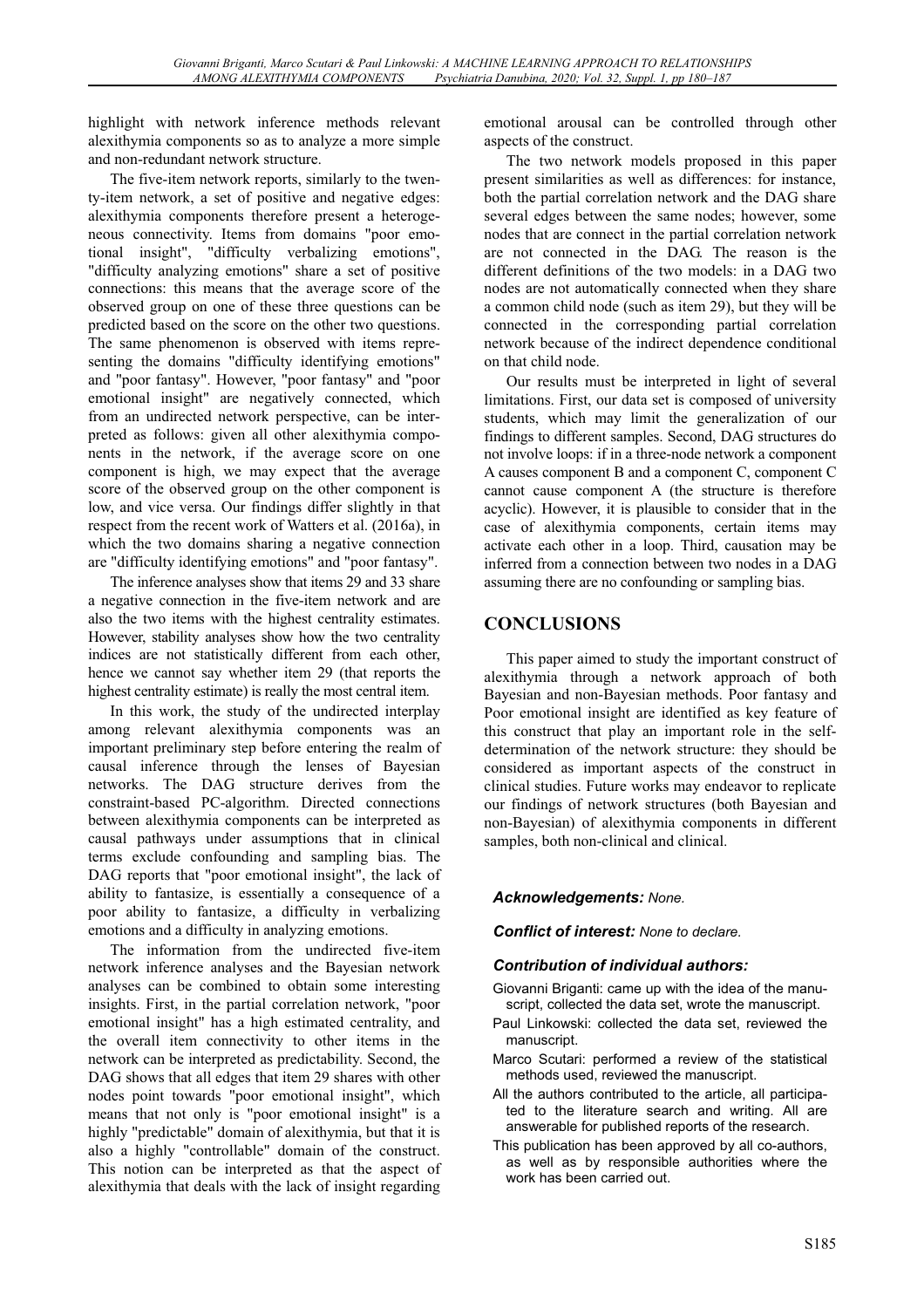# **References**

- *1. Bagby RM, Parker JDA & Taylor GJ: The twenty-item Toronto Alexithymia scale-I. Item selection and crossvalidation of the factor structure. Journal of Psychosomatic Research 1994; 38:23–32. Retrieved 2019-04-02, from http://www.sciencedirect.com/science/article/pii/ 0022399994900051 doi:10.1016/0022-3999(94)90005-1*
- *2. Boccaletti S, Latora V, Moreno Y, Chavez M & Hwang DU: Complex networks: Structure and dynamics. Physics Reports 2006; 424:175–308. Retrieved 2018-01-21, from http://www.sciencedirect.com/science/article/pii/S0370157 30500462X doi:10.1016/j.physrep.2005.10.009*
- *3. Borsboom D & Cramer AO: Network Analysis: An Integrative Approach to the Structure of Psychopathology. Annual Review of Clinical Psychology 2013; 9:91–121. Retrieved from http://www.annualreviews.org/doi/10.1146/ annurev-clinpsy-050212-185608 doi:10.1146/annurev-clinpsy-050212-185608*
- *4. Briganti G, Fried EI & Linkowski P: Network analysis of Contingencies of Self-Worth Scale in 680 university students. Psychiatry Research 2019; 272:252–257. doi:10.1016/j.psychres.2018.12.080*
- *5. Briganti G, Kempenaers C, Braun S, Fried EI & Linkowski P: Network analysis of empathy items from the interpersonal reactivity index in 1973 young adults. Psychiatry Research 2018; 265:87–92. Retrieved 2019- 12-08, from*

*http://www.sciencedirect.com/science/article/pii/S0165178 117316827 doi:10.1016/j.psychres.2018.03.082* 

- *6. Briganti G & Linkowski P: Exploring network structure and central items of the narcissistic personality inventory. International Journal of Methods in Psychiatric Research 2019a; n/a, e1810. Retrieved from https://onlinelibrary.wiley.com/doi/abs/10.1002/mpr.1810 doi:10.1002/mpr.1810*
- *7. Briganti G & Linkowski P: Item and domain network structures of the Resilience Scale for Adults in 675 university students. Epidemiology and Psychiatric Sciences 2019b; 1–9. doi:10.1017/S2045796019000222*
- *8. Briganti G & Linkowski P: Network approach to items and domains from the toronto alexithymia scale. Psychological Reports 2019c; 0033294119889586. doi:10.1177/0033294119889586*
- *9. Briganti G & Linkowski P: Une nouvelle approche ontologique et statistique des constructions et maladies mentales: introduction à la psychiatrie des "networks". PsyArXiv 2019d. Retrieved from*
- *https://psyarxiv.com/acjwn/ doi:10.31234/osf.io/acjwn 10. de Vroege L, Emons WH, Sijtsma K & van der Feltz-Cornelis CM: Psychometric properties of the bermond– vorst alexithymia questionnaire (bvaq) in the general population and a clinical population. Frontiers in*
- *psychiatry 2018; 9:111 11. Epskamp S, Cramer AOJ, Waldorp LJ, Schmittmann VD & Borsboom D: Qgraph: Network Visualizations of Relationships in Psychometric Data. Journal of Statistical Software 2012; 48. Retrieved 2018-01-23, from https://www.jstatsoft.org/article/view/v048i04 doi:10.18637/jss.v048.i04*
- *12. Epskamp S & Fried EI: A tutorial on regularized partial correlation networks. Psychological Methods 2018; 23:617–634. doi:10.1037/met0000167*
- *13. Fried EI & Cramer AOJ: Moving Forward: Challenges and Directions for Psychopathological Network Theory*

*and Methodology. Perspectives on Psychological Science: A Journal of the Association for Psychological Science 2017; 12:999–1020. doi:10.1177/1745691617705892* 

- *14. Fried EI, Eidhof MB, Palic S, Costantini G, Huisman-van Dijk HM, Bockting CLH, Karstoft K-I: Replicability and Generalizability of Posttraumatic Stress Disorder (PTSD) Networks: A Cross-Cultural Multisite Study of PTSD Symptoms in Four Trauma Patient Samples. Clinical Psychological Science 2018. Retrieved from https://doi.org/10.1177/2167702617745092*
- *15. Fritz J, Fried EI, Goodyer IM, Wilkinson PO & van Harmelen A-L: A Network Model of Resilience Factors for Adolescents with and without Exposure to Childhood Adversity. Scientific Reports 2018; 8:15774. doi:10.1038/s41598-018-34130-2*
- *16. Fruchterman TMJ & Reingold EM: Graph drawing by force-directed placement. Software: Practice and Experience 1991; 21:1129–1164. Retrieved 2018-01-21, from http://onlinelibrary.wiley.com/doi/10.1002/spe.438021110 2/abstract doi:10.1002/spe.4380211102*
- *17. Lane RD, Weihs KL, Herring A, Hishaw A & Smith R: Affective agnosia: Expansion of the alexithymia construct and a new opportunity to integrate and extend Freud's legacy. Neuroscience & Biobehavioral Reviews 2015; 55:594–611. Retrieved 2019-04-02, from http://www.sciencedirect.com/science/article/pii/S0149763 41500161X doi:10.1016/j.neubiorev.2015.06.007*
- *18. Loas G, Braun S, Delhaye M & Linkowski P: The measurement of alexithymia in children and adolescents: Psychometric properties of the Alexithymia Questionnaire for Children and the twenty-item Toronto Alexithymia Scale in different non-clinical and clinical samples of children and adolescents. PloS One 2017; 12:e0177982. doi:10.1371/journal.pone.0177982*
- *19. McNally RJ, Mair P, Mugno BL & Riemann BC: Comorbid obsessive–compulsive disorder and depression: a Bayesian network approach. Psychological Medicine 2017; 47:1204–1214. doi:10.1017/S0033291716003287*
- *20. Moffa G, Catone G, Kuipers J, Kuipers E, Freeman D, Marwaha S, Bebbington P: Using Directed Acyclic Graphs in Epidemiological Research in Psychosis: An Analysis of the Role of Bullying in Psychosis. Schizophrenia Bulletin 2017; 43:1273–1279. Retrieved 2018-08-25, from https://academic.oup.com/schizophreniabulletin/article/43*

*/6/1273/3829522 doi:10.1093/schbul/sbx013* 

- *21. Moriguchi Y & Komaki G: Neuroimaging studies of alexithymia: physical, affective, and social perspectives. Bio Psycho Social Medicine 2013; 7:8. Retrieved 2019- 04-02, from https://doi.org/10.1186/1751-0759-7-8 doi:10.1186/1751-0759-7-8*
- *22. Mullarkey MC, Marchetti I & Beevers CG: Using Network Analysis to Identify Central Symptoms of Adolescent Depression. Journal of Clinical Child & Adolescent Psychology 2018; 0:1–13. Retrieved 2018-04-13, from https://doi.org/10.1080/15374416.2018.1437735*
- *23. Phillips RD, Wilson SM, Sun D, VA Mid-Atlantic MIRECC Workgroup & Morey R: Posttraumatic Stress Disorder Symptom Network Analysis in U.S. Military Veterans: Examining the Impact of Combat Exposure. Frontiers in Psychiatry 2018; 9:608. doi:10.3389/fpsyt.2018.00608*
- *24. Ruzzano L, Borsboom D & Geurts HM: Repetitive Behaviors in Autism and Obsessive–Compulsive Disorder: New Perspectives from a Network Analysis. Journal of Autism and Developmental Disorders 2015; 45:192–202.*